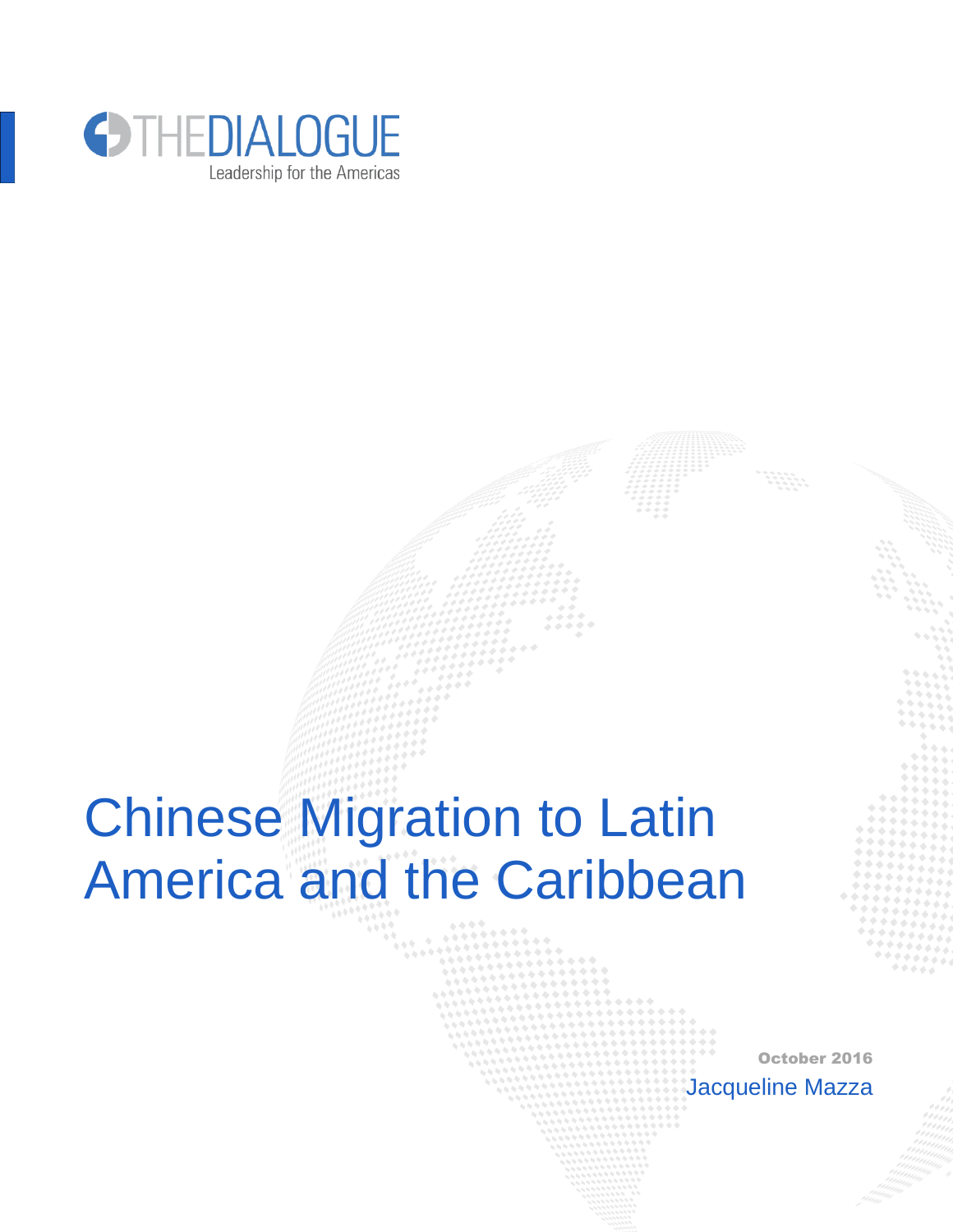## Foreword

The Inter-American Dialogue is pleased to present "Chinese Migration to Latin America and the Caribbean," a new report by Jacqueline Mazza, senior adjunct professor at Johns Hopkins University-SAIS in Washington, DC and former principal labor markets specialist at the Inter-American Development Bank $<sup>1</sup>$ </sup>

The report provides an exceptionally useful and timely overview of Chinese migration to Latin America in recent decades. Mazza indicates that as in other parts of the world, Chinese migration to Latin America and the Caribbean (LAC) was driven in large part by foreign labor demands, transnational ties, and forced migration. The report also pays considerable attention to the uptake in often temporary flows post-2005, in association with growing Chinese investment in the region. The author is careful to note, however, that Chinese migration to LAC is relatively limited in comparison to other migrant flows to LAC, and also in comparison to Chinese flows to other regions. Even as growth slows in China, the pattern and dimensions of Chinese outward migration are not expected to shift substantially.

This report serves as valuable background for a series of forthcoming analyses on Chinese migration to specific countries in Latin America, which will be conducted by the Dialogue's Migration and Remittances and China and Latin America programs.

The Dialogue's China and Latin America program engages and informs academics, policymakers, and private sector leaders in China, Latin America, and the United States on evolving themes in China-Latin America relations. The Inter-American Dialogue's Migration, Remittances and Development Program seeks to leverage migration and remittances for development. It focuses on policies governing the flow of remittances, private sector financial and remittance services, and financial access for migrants and remittance recipient families.

Margaret Myers Program Director, China and Latin America

Manuel Orozco Senior Fellow & Program Director, Migration, Remittances & Development



<sup>&</sup>lt;sup>1</sup> The author is grateful to Caitlyn McCrone, Ge Zhang, and Danilo Fernandez da Silva for their research assistance.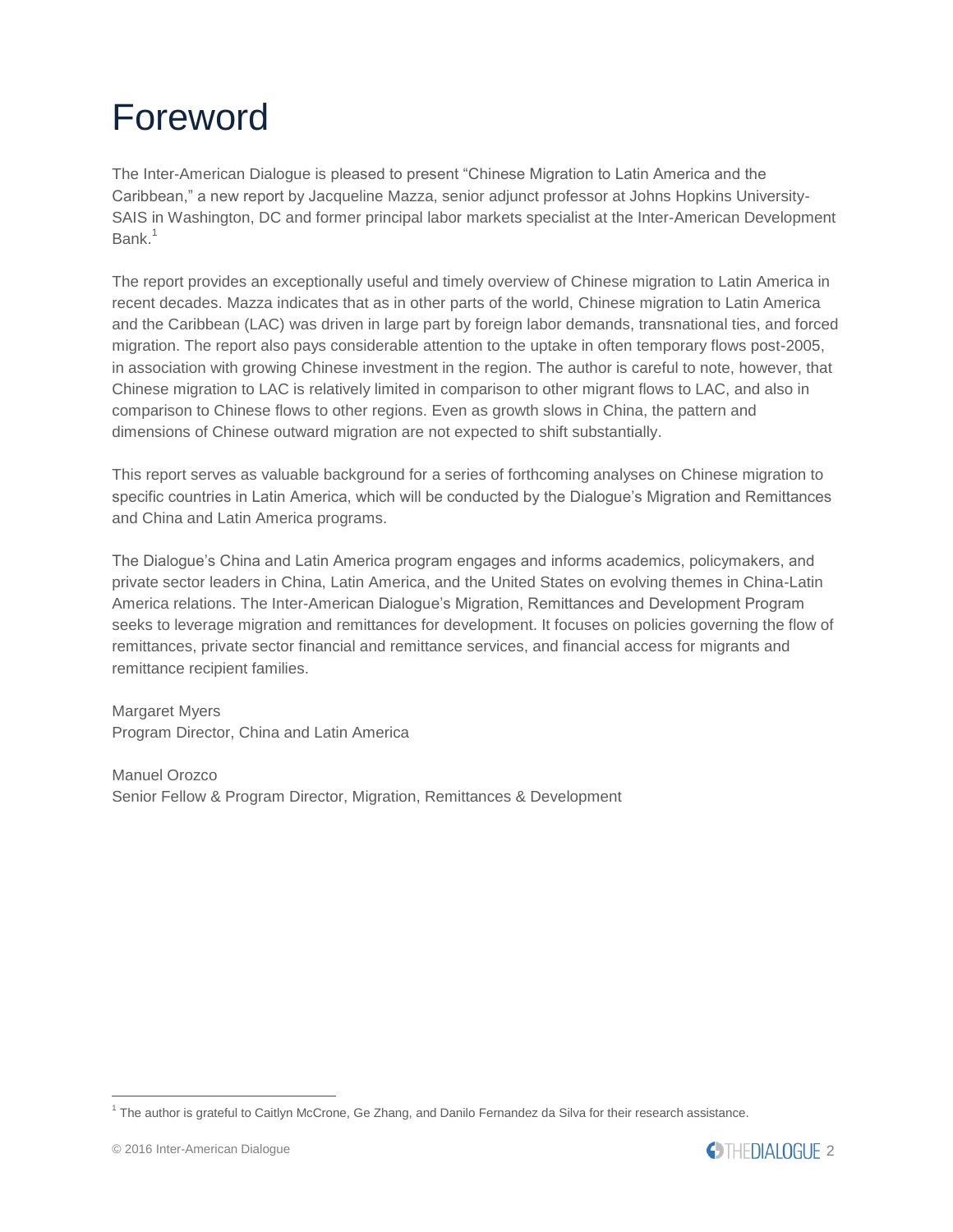## Chinese Migration to Latin America and the **Caribbean**

## INTRODUCTION

Chinese migration to Latin America and the Caribbean (LAC) has deep historical roots, embedded in the region's railroads, Chinatowns, and grocery chains. This legacy of migration, along with its dark images of snakeheads and coolies, is now being remade and remolded by new types of migrants, this time driven by China's outward economic expansion and related liberalization of exit regulations. Chinese migrants now come to Latin America and the Caribbean by diverse means: across porous borders, as part of construction crews, and some against their will, brought by smugglers or left in boats offshore. They are both openly welcomed and observed with caution in a regional labor market that suffers from its own oversupply of unskilled workers, poor quality employment, and high rates of outmigration.

Chinese migration to Africa, Europe, and East Asia has been the subject of recent books and articles, <sup>i</sup> but relatively little has been written about recent Chinese migration trends in Latin America and the Caribbean. This report draws on the research of Oxford scholar Biao Xiang, who has analyzed the drivers of greater Chinese investment in the region (Xiang 2006), and on documentation of Chinese investment and migration to the region by Evan Ellis (2009 and 2011), among other academic literature (e.g., DeHart, 2015). It also draws on official migration data, interviews with regional migration officials, and press accounts.

The report begins with a historical overview of Chinese migration to the region then addresses more recent flows brought about by growing Chinese investment in LAC and other factors. It makes note of an increase in permanent Chinese migration to LAC following the post-1985 loosening of Chinese exit rules," followed by an uptake in often temporary flows post-2005, in association with growing Chinese investment in the region.

## EARLY CHINESE MIGRATION TO LAC

Like the United States, LAC's early population growth was fueled by the importation of labor, principally from Europe, but later from Japan and China. Historic Chinese migration to Latin America can be traced to the period from 1868 to 1939, which was often characterized by troubling accounts of Chinese "coolie" labor working in near slave conditions, imported to build railroads and work on plantations. As slavery was abolished in the region, predominantly male Chinese laborers moved into indentured, low-wage labor in the region's fields and plantations, later migrating to the cities for work in the services sector, where they opened grocery stores and restaurants (e.g., *chifas* in Peru). Over many decades, Chinese communities transformed into now-established Chinese-Latino communities, with a strong presence in local markets, but fairly loose ties to their homeland. The historic contribution of Chinese migrants to Latin America in the mid-20<sup>th</sup> century is documented in a series of works (see Zhang H.. 2013 and Cho, 2000).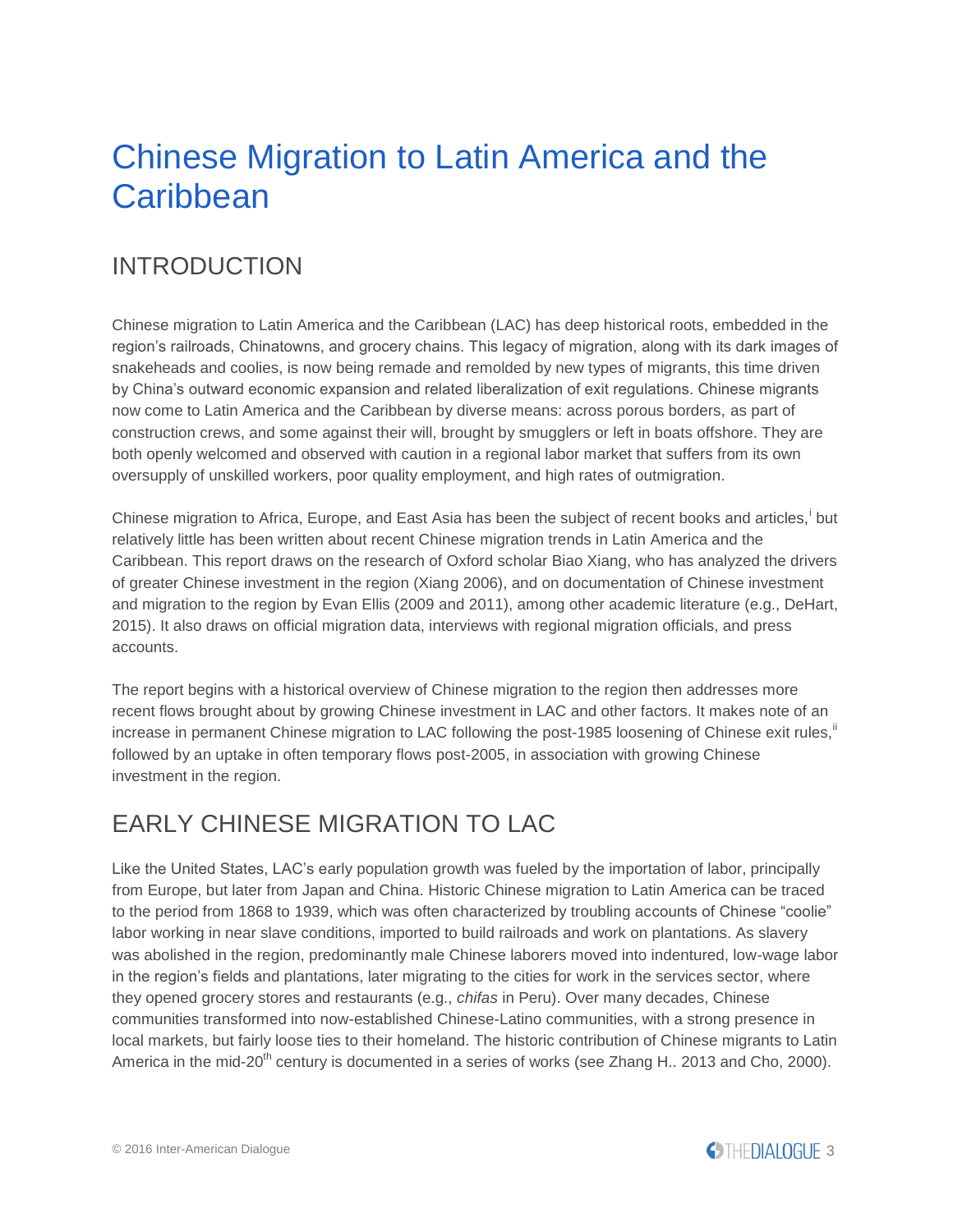By 1970, LAC had shifted from a net labor importer to a net labor exporter. European migration to the region slowed markedly (post-1950), migration to the U.S. was growing and would rise considerably (especially among Mexicans and Central American populations) in the 1980s, and intra-regional migration was increasing.<sup>iii</sup>

Much of the ethnic Chinese migration to LAC in the post-WWII period came from Taiwan or Hong Kong and not from the Chinese mainland.

Like European migration, Chinese migration to the region also slowed dramatically in the early mid- $20<sup>th</sup>$ century, except for an upswing following the Chinese civil war in the late 1940s. Official migration from China all but halted during the Cultural Revolution in the 1960s and 1970s. China restricted both internal (rural to urban) and outward migration as a form of social management and in order to control foreign exchange. As result, much of the ethnic Chinese migration to LAC in the post-WWII period came from Taiwan or Hong Kong and not from the Chinese mainland.

Biao Xiang has noted key changes in China's migration policy in 1979, around the same time that China established Special Economic Zones in Shantou, Shenzhen, Zhuhai, Xiamen, and on Hainan Island.<sup>17</sup> Xiang describes the development of a new "mobility regime" that supported China's ambitious economic reforms by permitting various forms of labor export. Western nations were also promoting of freer migration from China around this time. In 1979, US President Jimmy Carter asked China's premier to liberalize its immigration policy. To this Deng Xiaoping replied, "We'll let them go. Are you prepared to accept tens of millions?"<sup>v</sup>

With the liberalization of Chinese exit rules during China's era of "reform and opening-up," many Chinese migrants traveled to Latin America and the Caribbean on their own to work or to establish businesses. This independent migration was focused on the services sector (e.g., shops and restaurants) and on work in fisheries. It also appeared to dovetail with existing Chinese communities in Latin America. Region-toregion/city flows observed by scholars and regional migration officials included Shanghai (1970-90) and

Fujian (after 2000) to greater Buenos Aires; Guangdong to Sao Paolo and Rio, Brazil; Guangdong and Fujian to Santiago and Northern Chile for mining work; and Fujian to Venezuela.<sup>vi</sup> Hong Kong and Taiwanese entrepreneurs also came to the region in the 1980s and 1990s. Textile entrepreneurs from Hong Kong and Taiwan set up factories in Jamaica, for example, to take advantage of US textile quotas.

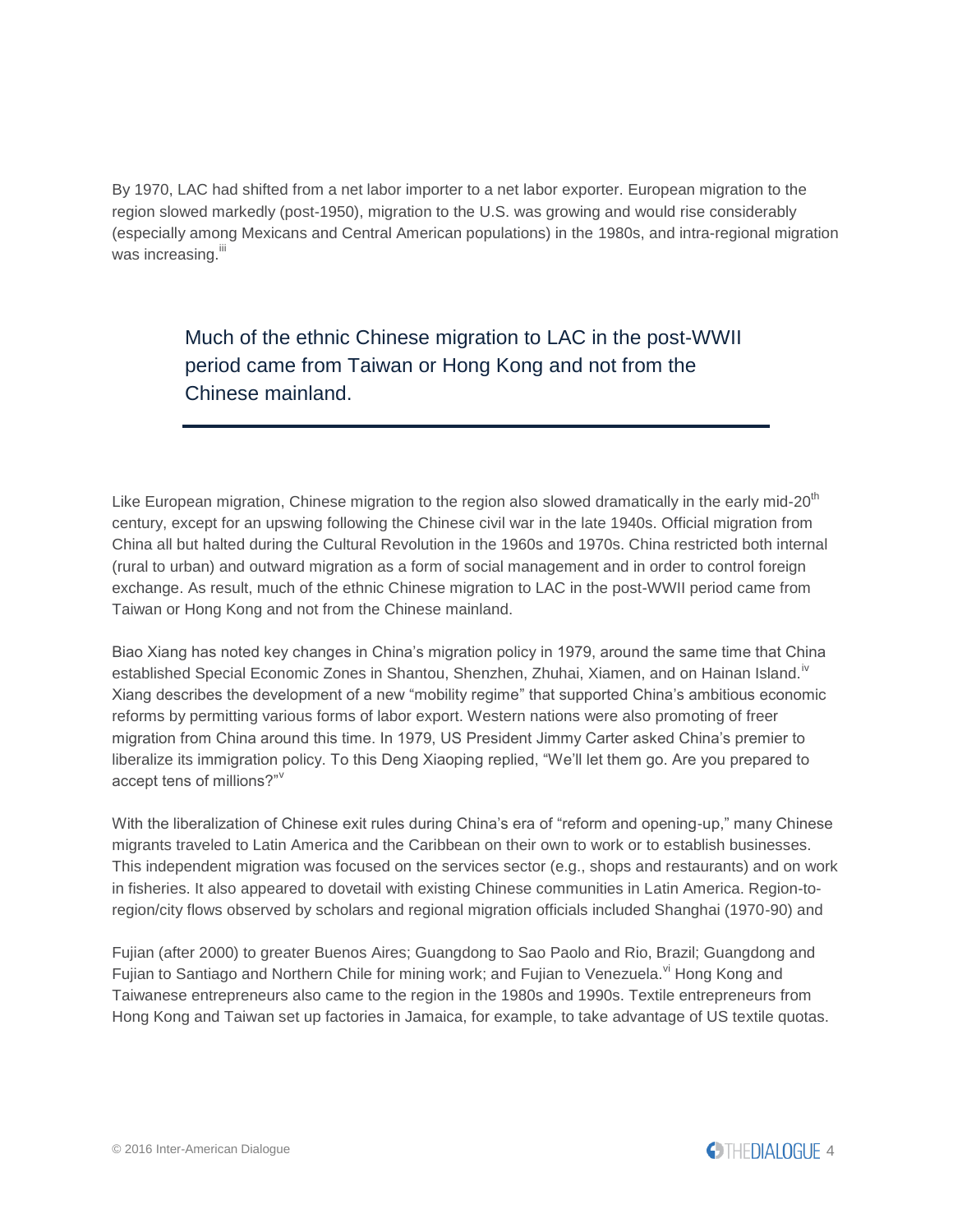## NEW ARRIVALS

In addition to independent migration evident during China's reform era, a separate form of Chinese migration became apparent as Chinese companies began a process of "going global." Growth in overseas investment resulted in the periodic use of Chinese construction workforces in Latin America and other regions. These flows have generally been temporary and project-specific, however, distinguishing them from previous examples of labor migration.

China's exportation of labor, or *laowu shuchu*, was originally associated with overseas aid programs. But as the country's overseas investments accelerated in the 1990s, workforces began accompanying Chinese investments as part of agreements with Chinese companies or banks, which in some cases have preferred to employ workers who speak Chinese or have experience working with Chinese companies. In the cases where importation of Chinese labor is authorized in agreements with host nations, these workforces are provided with short-term visas by host countries with the expectation that they will return China after completion of construction or other work.

By the mid-1990s, as Xiang indicates, East and Southeast Asia became the top recipients of this form of official Chinese labor, displacing the Middle East. Africa also saw increases in official labor transfers. The trend is more recent in Latin America, although project-specific Chinese laborers have been apparent throughout the region since 2005.

### A separate form of Chinese migration became apparent as Chinese companies began a process of "going global."

The Chinese Academy of Social Sciences (CASS) and the Center for China and Globalization indicated in 2012 that 87,436 Chinese workers traveled to Latin America that year for "labor or workforce related issues."<sup>vii</sup> This represents a 3.6 percent increase over the CASS/CCG figures for 2011. These figures do not include the Caribbean, although the report notes an increase in Chinese migration there as well, or Chinese workers who have come to the region on their own. The CASS and CCG estimate of Chinese workers in Latin America is relatively close to unofficial estimates of the number of Chinese official workers in Africa, which Emmanuel Ma Mung (2009) estimated at 80,000 in new flows between 1985 and 2009, 90 percent of which worked for state-owned companies.

Whereas some of China's labor or workforce-related migration to LAC is by high-skill workers or managers, low-skill workers have also traveled to the region to work primarily on Chinese construction projects. The data below provides Chinese estimates of personnel abroad for engineering projects and labor services, albeit without information on the relative skill levels of these two sub-groups.

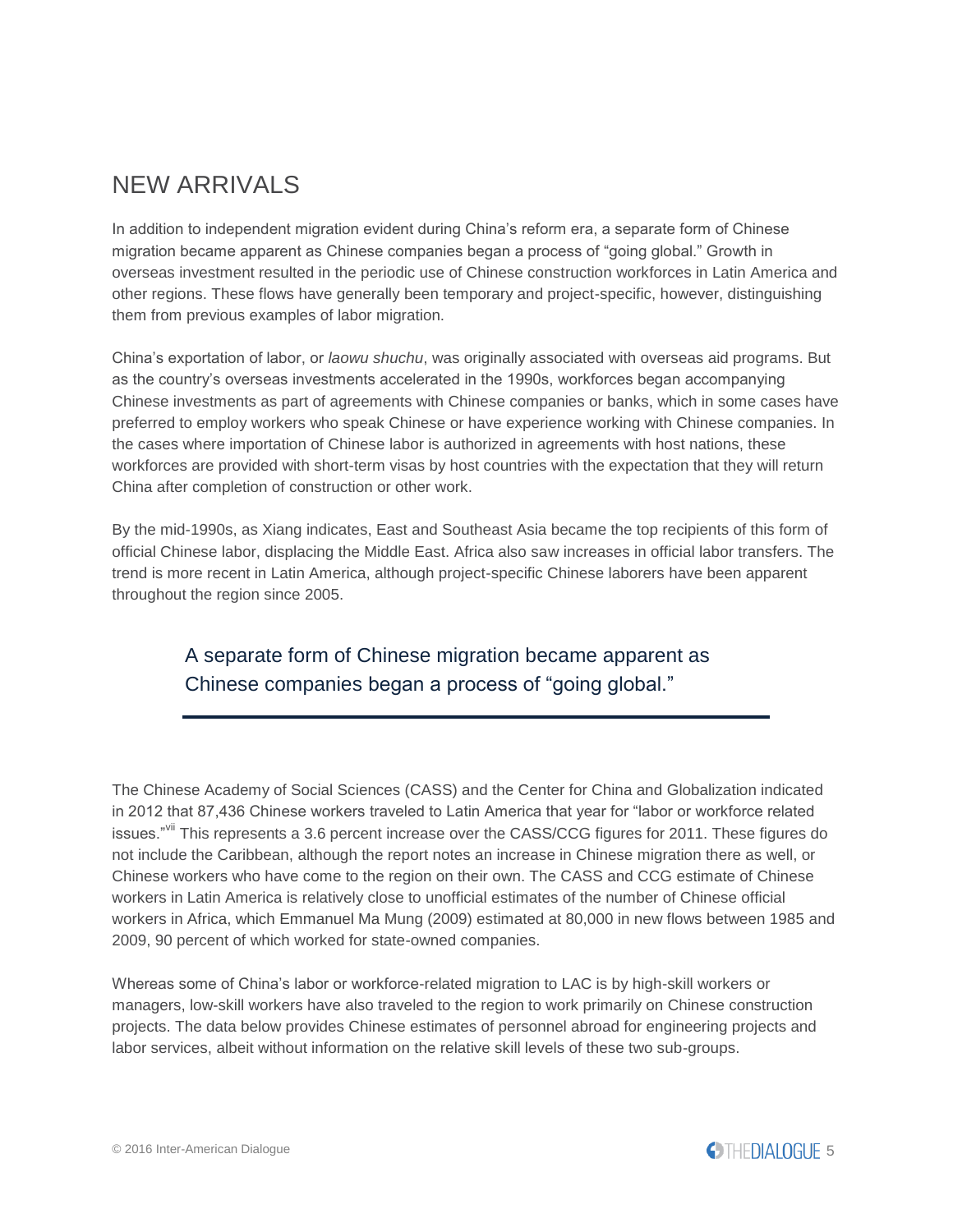|                        | 2009    | 2010    | 2011    | 2012    | 2013    |
|------------------------|---------|---------|---------|---------|---------|
| Asia                   | 142,741 | 157,113 | 150,496 | 156,276 | 166,523 |
| Africa                 | 161,336 | 195,584 | 152,038 | 154,542 | 168,586 |
| Europe                 | 8,939   | 8,810   | 7,606   | 10,202  | 10,280  |
|                        |         |         |         |         |         |
| <b>LAC</b>             | 10,187  | 10,570  | 8,908   | 18,177  | 19,735  |
| North America          | 785     | 742     | 461     | 511     | 1,072   |
| Oceania and<br>Pacific | 2,862   | 3,680   | 4,491   | 4,715   | 3,933   |
| Other                  | 11      | 11      | 18      | 195     | 15      |
| Total                  | 326,861 | 376,510 | 324,018 | 344,618 | 370,144 |

#### PERSONNEL ABROAD FOR ENGINEERING PROJECTS AT YEAR-END, 2009-2013

#### PERSONNEL ABROAD FOR LABOR SERVICES AT YEAR-END, 2009-2013

|                        | 2009    | 2010    | 2011    | 2012    | 2013    |
|------------------------|---------|---------|---------|---------|---------|
| Asia                   | 385,257 | 397,694 | 420,443 | 417,465 | 396,417 |
| Africa                 | 26,020  | 34,380  | 29,041  | 37,910  | 45,948  |
| Europe                 | 26,632  | 26,466  | 27,421  | 24,990  | 15,569  |
| <b>LAC</b>             | 3,983   | 4,379   | 4,341   | 16,106  | 17,181  |
| North America          | 4,387   | 3,726   | 3,172   | 2,271   | 1,540   |
| Oceania and<br>Pacific | 3,727   | 3,179   | 3,742   | 5,237   | 5,348   |
| Other                  | 271     | 271     | 249     | 1,584   | 608     |
| Total                  | 450,277 | 470,095 | 488,409 | 505,563 | 482,611 |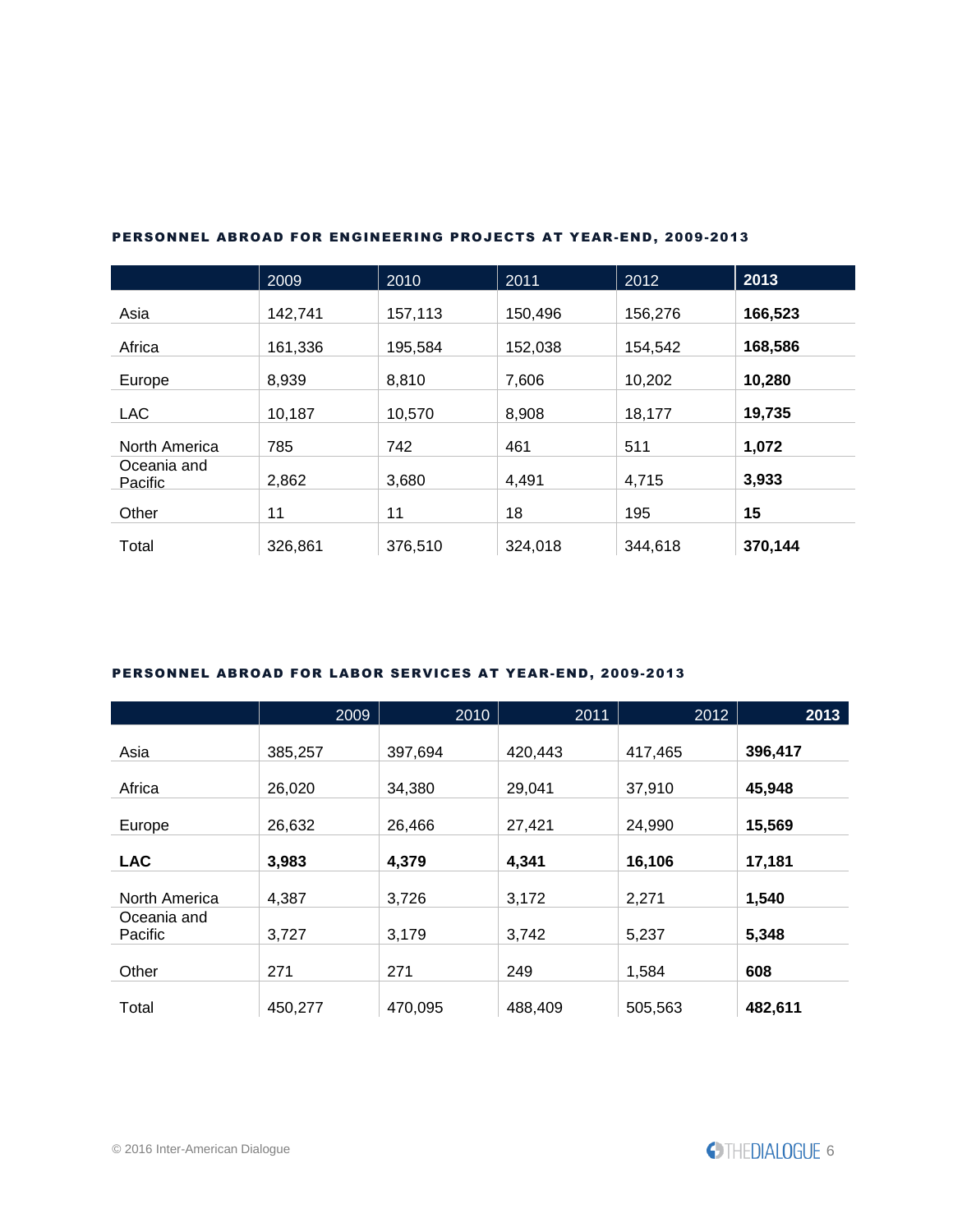|                        | 2009    | 2010    | 2011    | 2012    | 2013    |
|------------------------|---------|---------|---------|---------|---------|
| Asia                   | 527,998 | 554,807 | 570,939 | 573,741 | 562,940 |
| Africa                 | 187,356 | 229,964 | 181,079 | 192,452 | 214,534 |
| Europe                 | 35,571  | 35,276  | 35,027  | 35,192  | 25,849  |
| <b>LAC</b>             | 14,170  | 14,949  | 13,249  | 34,283  | 36,916  |
| North America          | 5,172   | 4,468   | 3,633   | 2,782   | 2,612   |
| Oceania and<br>Pacific | 6,589   | 6,859   | 8,233   | 9,952   | 9,281   |
| Other                  | 282     | 282     | 267     | 1,779   | 623     |
| Total                  | 777,138 | 846,605 | 812,427 | 850,181 | 852,755 |

#### TOTAL PERSONNEL ABROAD (SUM OF TABLES ABOVE), 2009-2013

Source: China Trade and External Economic Statistical Yearbook 2014, Tables 11-22, http://www.stats.gov.cn/tjsj/ndsj/2014/indexeh.htm.

China's highway project and Trelawney Stadium in Jamaica is reported to have employed about 200 Chinese workers, whereas the Patuca III hydroelectric facility in Honduras has employed approximately 750.<sup>viii</sup> Many of these were low-skill laborers. China's official donations to the region, including sports stadiums or government buildings, have included the use of Chinese construction workforces. Stadiums in Costa Rica, Grenada, Antigua, Jamaica and St. Kitts, and public buildings in Trinidad and Tobago and Suriname were also built using Chinese labor. On average, these projects have employed 500-700 workers by means of short-term construction work visas.<sup>ix</sup>

The presence of low to mid-skilled Chinese workers in Latin America and the Caribbean has generated some controversy in recent years. This is centered on a perception that low-skill Chinese laborers are being employed instead of capable local labor. A degree of labor-related controversy was associated with the Baha Mar hotel investment in the Bahamas, for example. The contract with China Construction Americas provided for up to  $7,000^x$  Chinese workers in stages,  $x_i$  although fewer actually came to the Bahamas. The Bahamian Contractors' Association objected to the universal use of Chinese construction workers, indicating that they were not consulted about opportunities for Bahamian workers, who are highly experienced in hotel construction.<sup>xii</sup> Press reports document local tensions over limited jobs spillover associated with the \$3.6 billion project.<sup>xiii</sup> Tensions generated by the use of Chinese labor have also surfaced elsewhere in the Caribbean, as well as in Central America, Venezuela, Guyana, and Suriname, among other LAC nations. Suspicions are perhaps heightened by the fact that workforce agreements are rarely made public by host governments.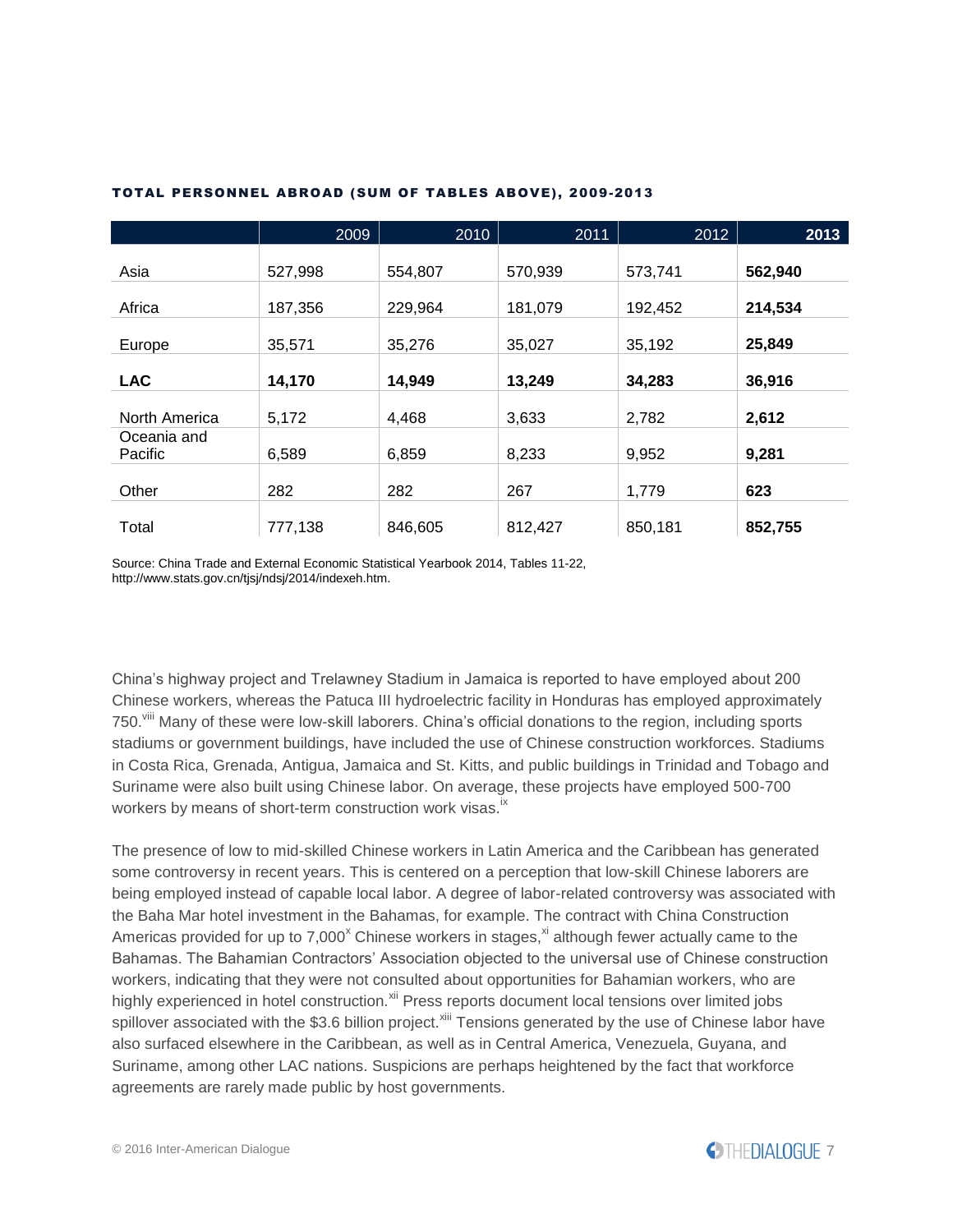There are also concerns that some Chinese workers are overstaying their temporary visas. Long after the July 2007 completion of the Trelawny soccer stadium in Jamaica more than 200 Chinese laborers were still living on the housing compound in order to begin work on the Montego Bay convention center. Xiv A

Chilean Foreign Ministry official noted increased entry of low-skill Chinese nationals on family visas or investor visas. Some of these workers later migrated to the north of Chile to work in the country's mines. $^{x}$ Evan Ellis reports from interviews that an estimated 4,300 Chinese entered Ecuador in 2007 during a period when visas were not required, but only an estimated 700 (largely tourists) returned. $x<sup>wt</sup>$ 

### Migration officials in the Southern Cone and the Andean region indicate that they have seen an increase in Chinese migration across borders.

In addition to China's exportation of labor to Latin America, a wave of independent migration also occurred after 2007, when Ecuador, Colombia (for one year only), and Venezuela lifted visa requirements for many countries, including China. By one estimate, Ecuador's removal of visa restrictions led to a 500 percent increase in Chinese migration in 2007 alone.<sup>xvii</sup> Migration officials in Southern Cone and Andean countries (e.g. Chile and Peru) indicate that they have seen an increase in Chinese migration across borders.<sup>xviii</sup> They attribute this rise to the relaxation of visa requirements in Ecuador and Venezuela, although flows of intra-regional migration are difficult to determine with certainty.

Official inflows of Chinese to Mexico also increased—from 600 in 2007 to 2,000 in 2009. This made China the second largest source of migrant flows to Mexico, although Chinese in Mexico make up only a small portion of permanent residents. Immigration officials have also noted Chinese migration from Guyana and Suriname to Brazil and Argentina and Ecuador to Peru and Chile.

Chinese workers or investors who use Latin America or the Caribbean for transit to the United States are difficult to track, but have been of some concern to US officials. Wikileaks documents indicated concern on the part of US officials that Chinese workers on the Baha Mar hotel complex would find their way to the United States, given the proximity and limited migration controls between the two countries.

## THE CHINESE FOOTPRINT IN CONTEXT

Despite some growth in Chinese labor export to the region in recent decades, as well as some examples of temporary workers who have overstayed their visas, the Latin American and Caribbean region is still not a primary destination for permanent Chinese migrants. Chinese still constitute only a small percentage of the total foreign-born population in LAC. In most LAC countries the largest groups of foreign-born are from other countries in the region (e.g., Bolivians and Paraguayans in Argentina).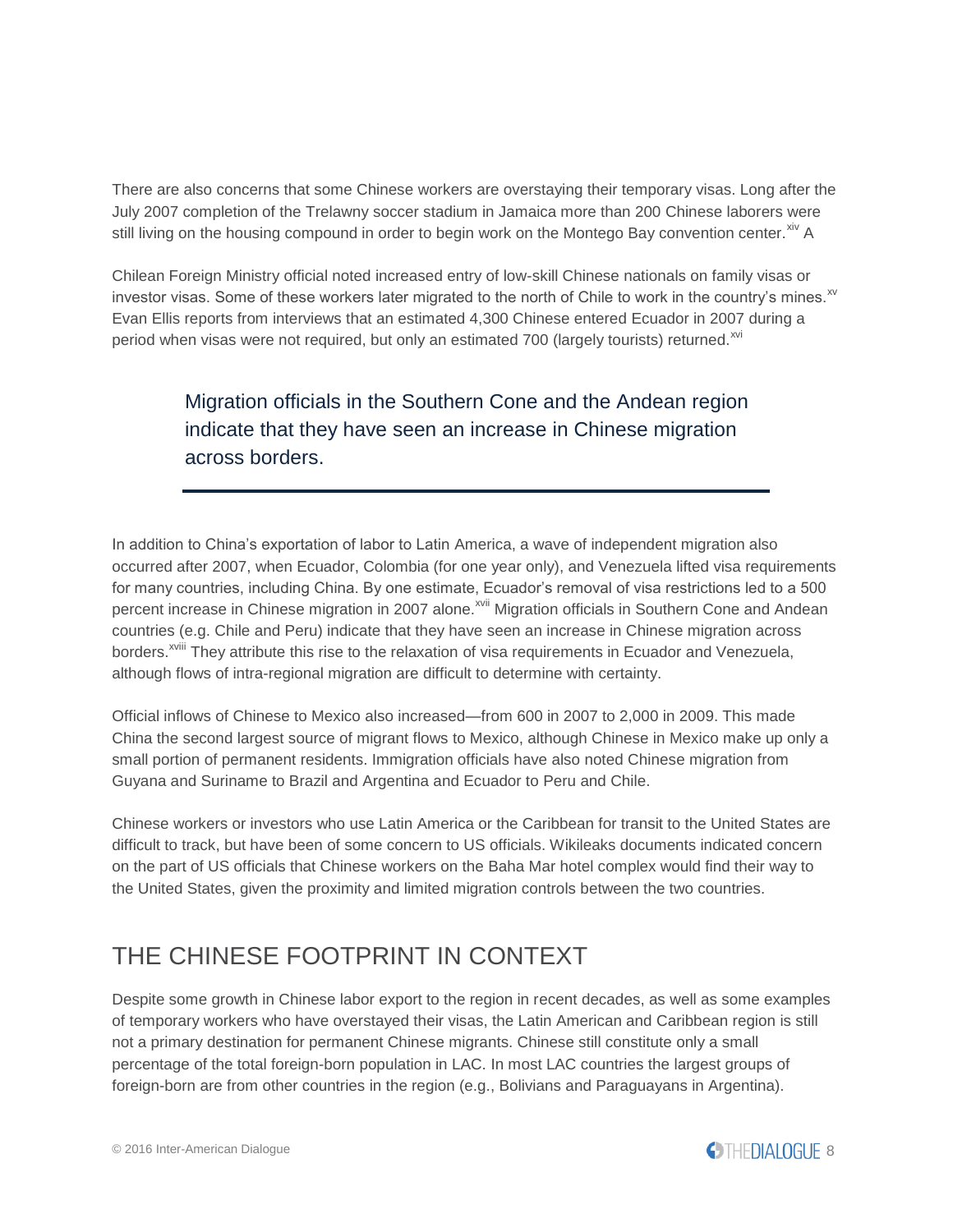Chinese continue to migrate primarily within the Asia-Pacific region (see table below). While there has been great attention on Chinese laborers in Africa, United Nations (UN) data reports higher numbers of Chinese migrants in Latin America and the Caribbean beginning in 1990. These figures refer strictly to mainland China—they do not include migrants from Taiwan or Hong Kong, who generally came to the region in earlier decades. Regional comparisons are complicated by the difficulties in capturing different types of migration flows, however. In the African case especially, statistics often do not capture a trend known as migration for trading where Chinese traders migrate temporarily (for 1-3 years) to sell Chinese goods and then return home. This trend is evident in Latin America as well, though likely to a lesser degree, although it hasn't been well documented.

| <b>Region</b>  | <b>Number of Migrants and Geographical Distribution</b> |           |           |           |           |           |  |  |
|----------------|---------------------------------------------------------|-----------|-----------|-----------|-----------|-----------|--|--|
|                |                                                         |           |           |           |           |           |  |  |
|                | 1990                                                    | 1995      | 2000      | 2005      | 2010      | 2015      |  |  |
|                |                                                         |           |           |           |           |           |  |  |
| World          | 4,227,807                                               | 4,901,412 | 5,753,739 | 7,192,592 | 8,598,028 | 9,546,065 |  |  |
|                |                                                         |           |           |           |           |           |  |  |
| <b>Africa</b>  | 21,622                                                  | 24,298    | 31,874    | 32,326    | 38,960    | 49,332    |  |  |
|                |                                                         |           |           |           |           |           |  |  |
| Asia           | 2,842,685                                               | 2,995,871 | 3,238,615 | 3,962,694 | 4,554,364 | 4,968,299 |  |  |
|                |                                                         |           |           |           |           |           |  |  |
| <b>Europe</b>  | 259,106                                                 | 371,607   | 486,073   | 725,960   | 975,713   | 1,042,187 |  |  |
| <b>North</b>   |                                                         |           |           |           |           |           |  |  |
| <b>America</b> | 942,103                                                 | 1,310,426 | 1,727,406 | 2,071,156 | 2,464,622 | 2,815,132 |  |  |
| Latin          |                                                         |           |           |           |           |           |  |  |
| <b>America</b> |                                                         |           |           |           |           |           |  |  |
| &Caribbean     | 50,447                                                  | 57,549    | 66,830    | 82,341    | 99,448    | 118,714   |  |  |

#### CHINA-BORN RESIDENTS OF LAC, 1990-2013

Source: United Nations Department of Economic and Social Affairs, 2013.

The Organization of American States' migration data system tracks a smaller subset of permanent legal migration from mainland China. It indicates an increase in Chinese migrants holding permanent residency visas, with a notably large increase in Argentina, Chile, and Colombia, in particular, from 2004 to 2013. In the Argentine case this likely coincides with national efforts to regularize foreign workers, as well as gradual improvements in LAC data collection.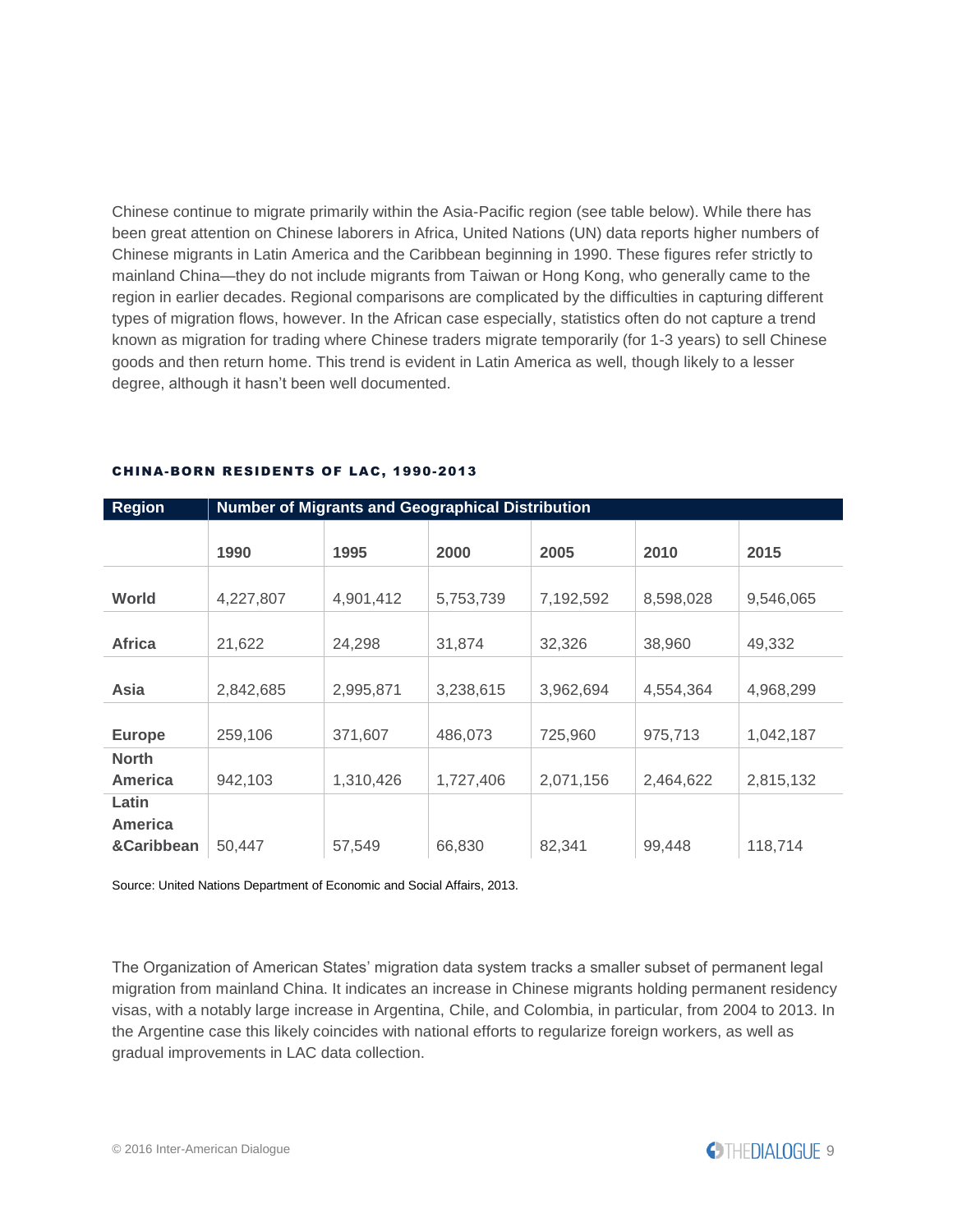

#### INFLOWS OF LEGAL PERMANENT CHINESE MIGRANTS BY COUNTRY, 2004 AND 2013

Source: "International Migration in the Americas: Third Report of the Continuous Reporting System on International Migration in the America," SICREMI, 2015. Brazil, Venezuela, and Ecuador data unavailable.

A lack of reliable data limits further analysis of Chinese migrant populations. Labor market profiles of Chinese migrants can only be garnered from the census data of select countries which provide detail of gender, age, and education of foreign-born residents. Official census data by its very design often undercounts foreign-born populations, however, as they tend to cluster in certain cities and regions. There are major discrepancies among other data sources. Chinese government data of official labor migrants accompanying Chinese investments to Latin America in 2013 (excluding the Caribbean) far exceeds the UN estimate of Chinese migration that year to the entire region. Border crossing data in the developing world is also limited. In those countries where Chinese migration is reportedly high – e.g., Guyana, Suriname and Venezuela – data is simply unreliable or unavailable, although one press report from Suriname reported that an estimated 40,000 Chinese workers had come to work on Chinese investment projects there.<sup>xix</sup>

Available census data is nonetheless helpful in characterizing some specific populations. Brazil, which records the largest number of Chinese migrants, indicates that 54 percent of its Chinese migrant population is male and that these migrants have lower education levels than other Asian migrants—only 24 percent had tertiary-level education as opposed to 70 percent of Indian migrants,<sup>2</sup> although the majority had completed upper secondary schooling.<sup>xx</sup>

<sup>2</sup>The 2010 census records only 881 Indian and 19, 396 Chinese migrants. These numbers are likely undercounted.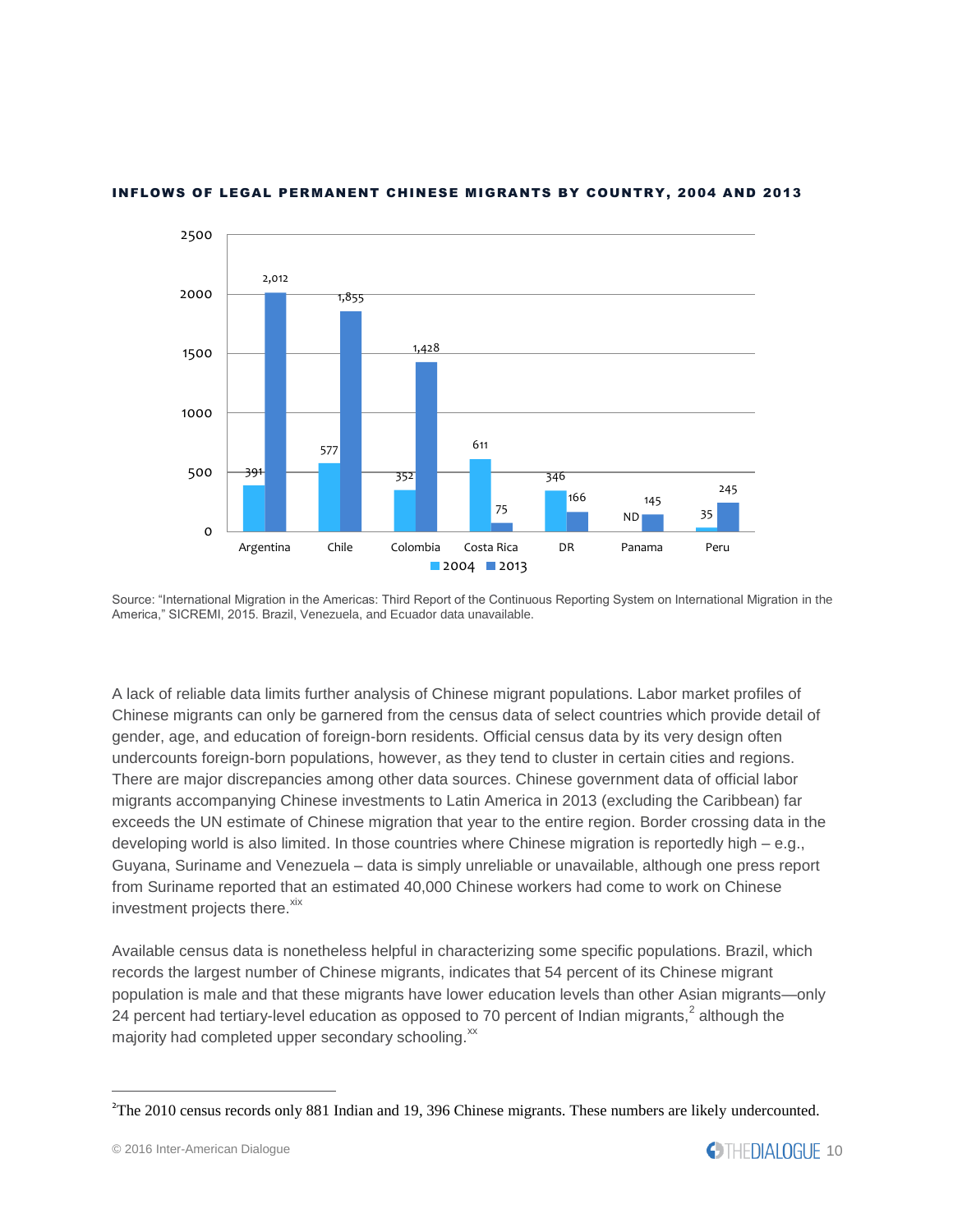The table below demonstrates the wide range of available estimates of foreign born Chinese in nine LAC countries. The numbers below represent the stock of ethnic Chinese immigrants over time but do not distinguish between migration from mainland China, Taiwan, and Hong Kong. As indicated below, Evan Ellis estimates that there are 300,000 in Brazil alone. However, based on interviews with Chinese and Taiwanese embassy officials, he puts the total figure at closer to one half million. $^{xxi}$ 

|   | Year  | Argentina | <b>Brazil</b> | <b>Chile</b> | <b>CR</b> | <b>Ecuador</b> | <b>Mexico</b> | Panama    | Peru      | Venezuela | <b>TOTAL</b> |
|---|-------|-----------|---------------|--------------|-----------|----------------|---------------|-----------|-----------|-----------|--------------|
|   |       |           |               |              |           |                |               |           |           |           |              |
| 1 | 1980  | 2,000     | 11.200        | 2.000        | 6,000     | 12.800         | 20,000        | 33,000    | 52,000    | 14.000    | 153,000      |
|   | 1990  | 20,000    | 10.000        | 13.000       | 22,000    | 15.000         | 20,000        | 100.000   | 500.000   | 15.000    | 805,000      |
| 2 | 2000  | 30000     | 149,570       | 5.000        | 63,000    | 20,000         | 30,000        | 130.000   | 1,300,000 | 50,000    | 1,777,570    |
| 3 | *2008 | 30.000    | 200.000       | 4.000        | 20,000    | 16.500         | 10.700        | <b>ND</b> | ND.       | <b>ND</b> | 281,200      |
| 4 | *2009 | 70.000    | 300.000       | 7.000        | 60,000    | 50.000         | <b>ND</b>     | 150.000   | <b>ND</b> | 130.000   | 767,000      |

#### ESTIMATES OF CHINESE MIGRANT POPULATIONS IN SELECT LATIN AMERICAN COUNTRIES BY SOURCE: 1980-2010

1. Poston, Xinxiang Mao and Yu Mei-Yu, "Global distribution of overseas Chinese around 1990," *Population & Development Review*. This study presents findings from surveys conducted in 1980 and 1990.

2. "Shao Center Distribution of the Ethnic Chinese Population around The World," Ohio University Libraries, 2010.

3. Biblioteca Nacional del Congreso de Chile, "La realidad de los chinos en Latinoamérica,"

http://asiapacifico.bcn.cl/reportajes/chinos-en-latinoamerica, 11 Nov. 2008.

4. R. Evan Ellis, *China in Latin America. The Whats and Wherefores*, Lynne Rienner Publishers, 2009.

ND = No Data; \* = Date Published; CR = Costa Rica

## STRENGTHENING TIES

The many linkages generated by Chinese migration to LAC in recent decades are of possible benefit as countries in the region seek to strengthen their economic ties across the Pacific. Chinese migrants have in some cases directly embraced these linkages to build market relationships with home country suppliers. Cross-Pacific ties would be further promoted by effective policy-making and the implementation of confidence-building measures by Chinese and Latin American officials and industry representatives.

Official LAC government disclosure of the number of authorized Chinese construction workers on new investment projects would be an important step towards reducing persistent concerns in LAC regarding Chinese workers. Deborah Brautigam indicates that some African countries, such as Angola, have made public announcements of the number of Chinese and local jobs generated by specific projects in an effort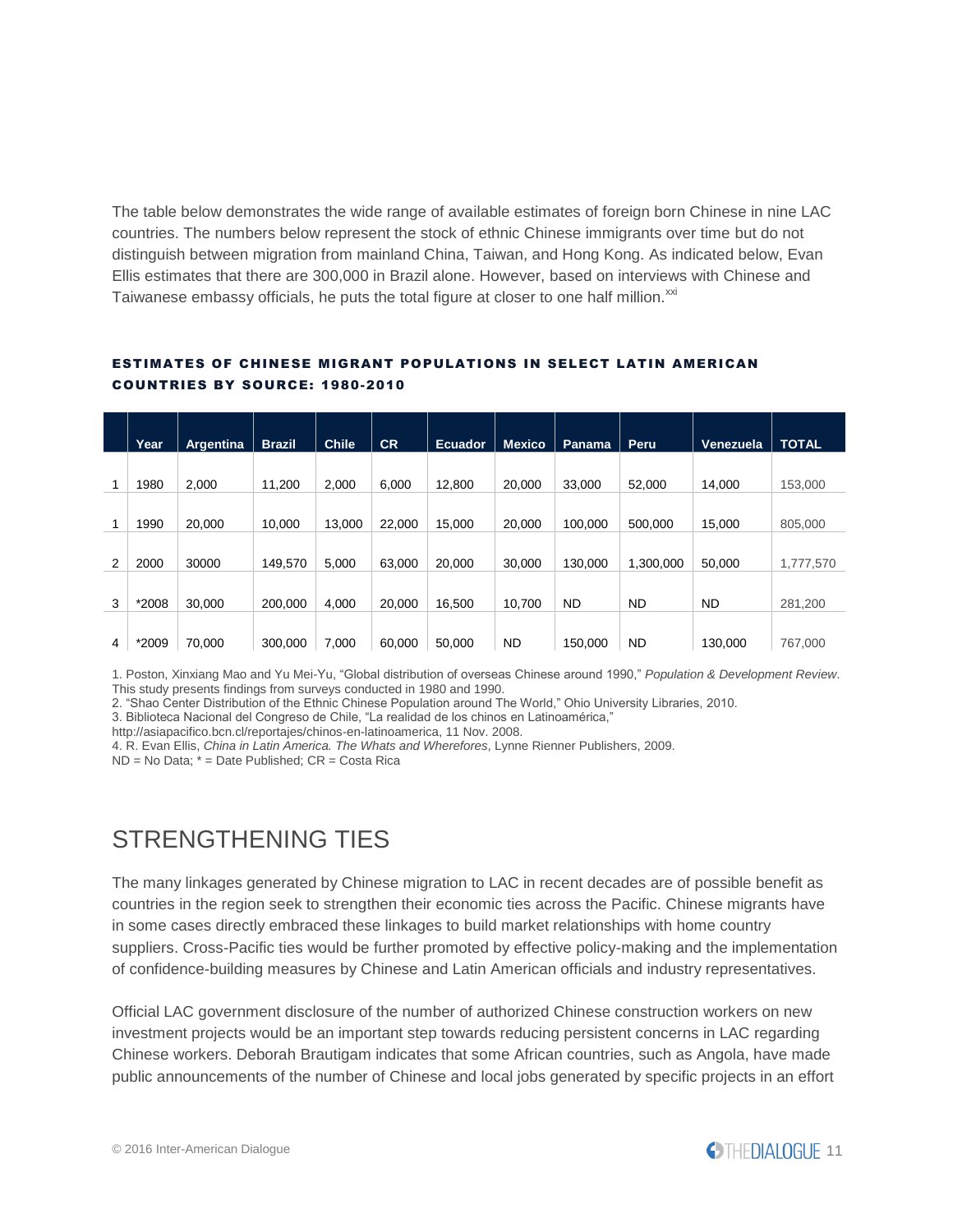to alleviate concerns about displacement of local workers.<sup>xxii</sup> This process would be further aided by clear delineation in Chinese contracts of jobs that can be filled by local labor and/or by subcontracts to local

companies. Chinese investment in the training of LAC workers and youth, whether under existing apprenticeship programs or in partnership with national vocational technical institutes, would also be of considerable benefit to local communities and Chinese companies seeking a sustainable presence in the region.

On the Chinese side, officials have made note of negative responses in LAC and other regions to inflows of Chinese laborers. An urgent memo published in 2015 by China's Ministry of Foreign Affairs, Ministry of Commerce, and State-Owned Assets Supervision and Administration Commission (SASAC) indicated that labor and capital disputes have the potential to negatively affect local populations, China's own business interests, and China's overseas image. Chinese statistics indicate a decline in labor export globally in recent years, although official LAC statistics have increased marginally.

## FOOTNOTES

- i See Alden, 2007; Mung, 2008; Park, 2009; Pieke and Speelman, 2013; Xiang, Xiang, Yeoh and Toyota, 2013.
- <sup>ii</sup> Xiang. Biao. "A New Mobility Regime in the Making: What does a Mobile China Mean to the World?", presented at Development Assistance and Emerging Countries workshop, Seminaire Regulier, 2006.
- iii Mazza, Jaqueline and Eleanor Sohnen. "Crossing Borders for Work", Inter-American Development Bank, Washington, D.C., 2011.
- <sup>iv</sup> Xiang, Biao. "A New Mobility Regime in the Making: What does a Mobile China Mean to the World?", presented at Development Assistance and Emerging Countries workshop, Seminaire Regulier, 2006.
- v Brzezinski, Zbigniew. *Power and Principle: Memoirs of the National Security Advisor 1977-1981*, Farrar, Straus, Giroux, 1983.
- <sup>vi</sup> Author interviews (2010-2012); Ellis, R. Evan "The Expanding Chinese Footprint in Latin America: New Challenges for China, and Dilemmas for the US"*, Institut Français*: Center for Asian Studies, Feb. Vol. 49, 2012.
- vii Center for China and Globalization (CCG) and the Social Sciences Academic Press, *Annual Report on Chinese Immigration*, January 2013. CCG reports 2012 data on annual flows from the Chinese National Bureau of Statistics. Bureau of Exit and Entry Administration of the Ministry of Public Security (公安部出入境 管理局) Chinese Ministry of Commerce, and Chinese International Contractors' Association information was also accessed.
- viii Ellis, R. Evan "The Expanding Chinese Footprint in Latin America: New Challenges for China, and Dilemmas for the US"*, Institut Français*: Center for Asian Studies, Feb. Vol. 49, 2012.
- ix Mata, Alonso. "Constructora china cancela operaciones comerciales en el pais", *La Nación*, July 1, 2010 http://www.nacion.com/2010-07-01/ElPais/UltimaHora/ElPais2431771.aspx; Ellis, R. Evan "The Expanding Chinese Footprint in Latin America: New Challenges for China, and Dilemmas for the US"*, Institut Français*: Center for Asian Studies, Feb. Vol. 49, 2012.
- <sup>x</sup> Minister of Social Services for the Bahamas, Ms. Loretta Butler-Turner estimated the number closer to 8,000 Chinese who would be in and out of the Bahamas for the construction of the project (author interview, June 2012).